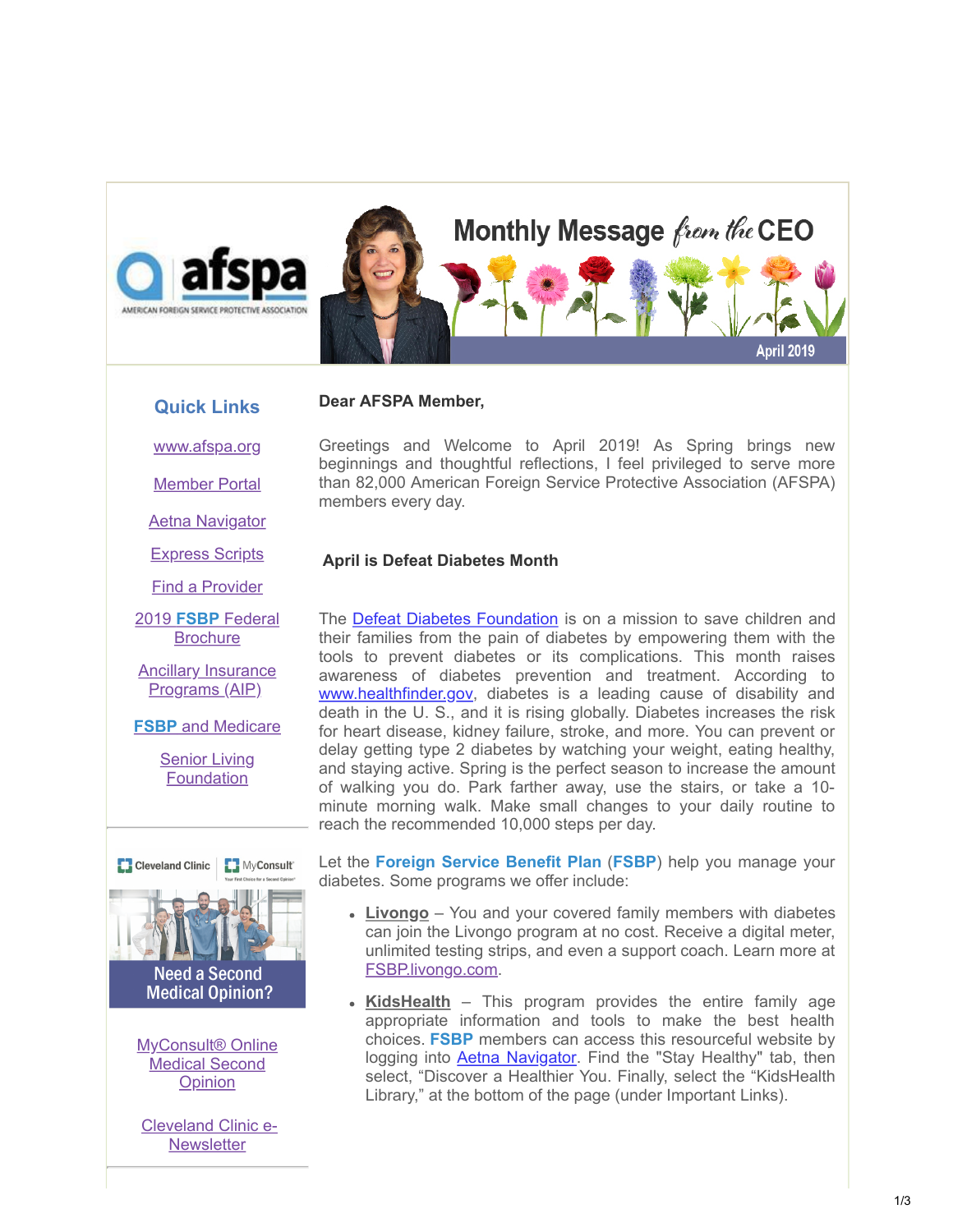# **AFSPA's Discount Care Programs**

Save 20% to 60% on most dental procedures, plus great savings on **LASIK and** vision care!



#### **Spring into Wellness!**

Of course, my monthly message would not be complete without mentioning wellness. The term wellness means to actively make choices toward living a healthier life. **FSBP** offers many programs to support you on your personal health journey. If you do have a medical condition, our Wellness Chart may help you identify the best **FSBP** programs to assist. Review our [Wellness Chart](https://www.afspa.org/fsbp_detail.cfm?page=Health-Programs) to learn how to address your specific condition. This Spring, improve your overall health by using your available **FSBP** services and resources.



## **April is National Humor Month**

Lastly, believe it or not, April is [National Humor Month](http://www.humormonth.com/). Yes, there is such a thing. National Humor Month heightens public awareness of the therapeutic value of humor. Laughter leads to boosted morale, increased communication skills, and an enriched quality of life. Humor lifts ailing spirits, as supported by scientific research. Laughter's ability to relieve stress may be one of the greatest medical discoveries of our times. We all have hectic lives and busy schedules. Let's try to take a few minutes a day to bring some laughter back into our lives.

Recently, we mailed out the **Senior Living Foundation (SLF) Newsletter** to our foreign service colleagues. This charitable Foundation, sponsored by AFSPA, supports retired Foreign Service Personnel and their spouses. If you know someone in need of assistance, call 202-













2/3